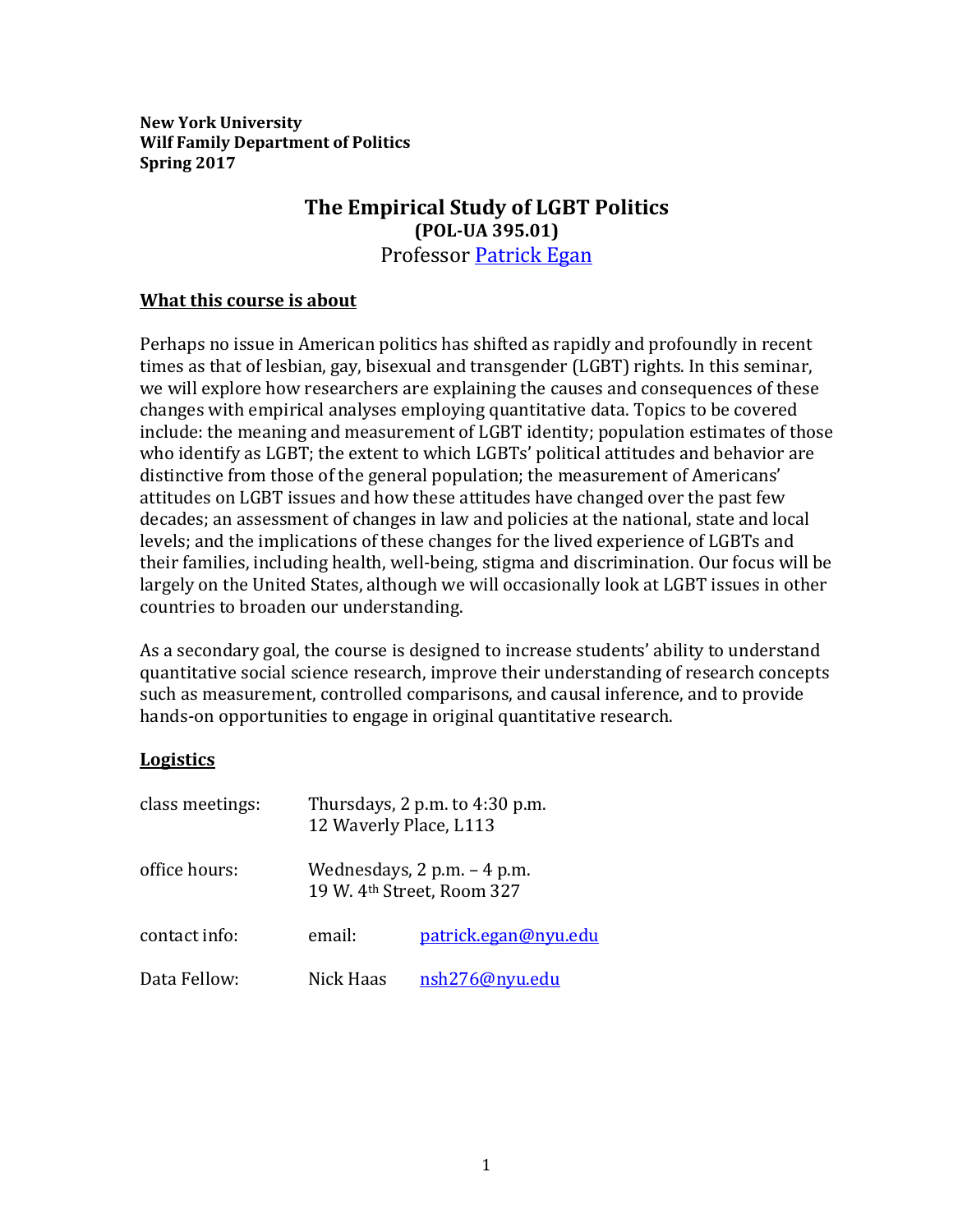## **Prerequisites**

Successful completion of Quantitative Methods in Political Science (POL-UA 800) or Research Methods in Political Science (POL-UA 850). Successful completion of the equivalent of these courses in other social science departments at NYU is also acceptable.

## **Course requirements and grading**

Four separate components of this course contribute to your grade:

- Two lab reports (each worth 15 percent of your grade). These structured assignments will require that you become familiar with a specific dataset regarding LGBT politics and answer questions about it using statistical analysis. They will be due on February 20 and March 20.
- Response papers and class presentations (each worth 10 percent). Students will be randomly assigned to write TWO brief (400-600 words) papers responding to each week's readings. The papers will give you the opportunity to think opportunity to think carefully about the readings and integrate in our course. The papers will be due 24 hours before our class meeting. Students writing papers will be responsible for a brief (3 slides maximum) presentation of the readings to the class. Response papers will begin to be due on February 8. Additional instructions about these responsibilities will be distributed separately.
- An <u>original research project</u> (40 percent). In this project, you will ask an interesting question related to the course; write a thoughtful overview of what we know about this question from existing research literature; and then conduct quantitative analysis to answer the question.
	- A topic for the paper must be approved by Prof. Egan by March 30.
	- Students are required to meet at least once with Data Fellow Nick Haas (see below) to discuss the paper by April 20.
	- The project is due on Thursday, May 11 at 5 p.m.
- Participation (10 percent). Assessed on the basis of your informed and thoughtful participation in seminar or office hours. In addition:
	- One way that you can improve your participation grade is by submitting stories for In the News, a section of our NYU Classes site on which you can suggest stories drawn from current events that reflect concepts being discussed in class. Accepted submissions will help to boost your participation grade.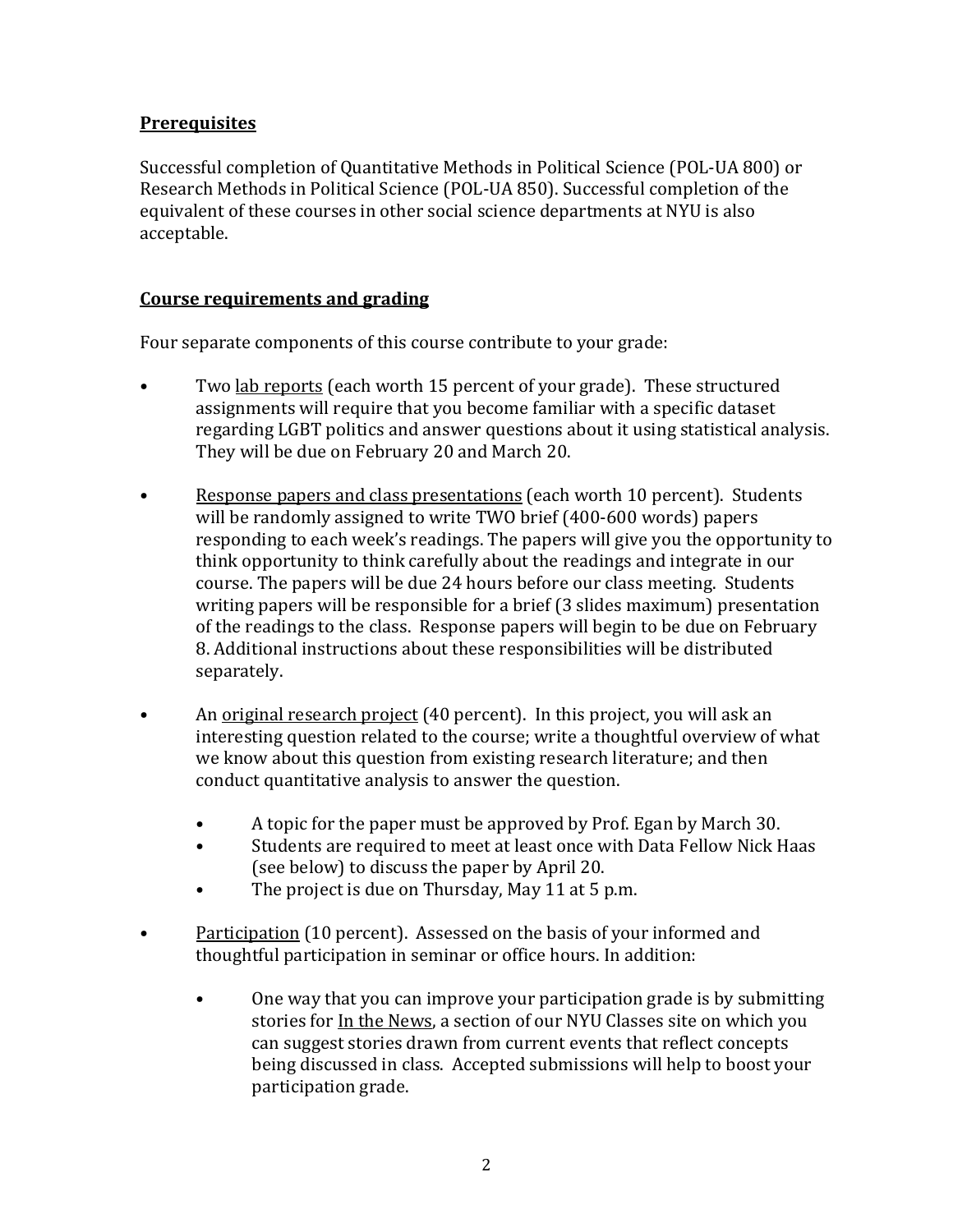## **Data Fellow**

In this course, we are fortunate to be participating in a new initiative at NYU called the Data Fellows Program. Our Fellow will be responsible for providing support, tutoring and hands-on help to students in this seminar with statistical concepts, data literacy, and analysis using statistical software. Our Data Fellow for this seminar is [Nick Haas,](https://www.linkedin.com/in/nicholas-haas-62653622) who is currently earning his Ph.D. in Politics at NYU.

## **Statistical Software**

This class will require that you make frequent use of statistical software. Because of most of you became familiar with the Stata statistical software package in POL 800 or POL 850, we will be offering tutorials and other assistance with this program throughout the semester.

Although Stata is available in many NYU computer labs, it is strongly encouraged that you purchase a copy of Stata for your own use. This is a worthwhile investment, allowing you to conduct analysis at your convenience and easily save your projects as you proceed through the course. I can guarantee that you will become more proficient with Stata if you own your own copy.

Thanks to Stata's student pricing plans, the software is not tremendously expensive. Stata comes in many different flavors, and the "Stata/IC" version will more than suffice for our purposes. A six-month license for Stata/IC will get you through the semester; it costs \$75. Visit the following website to purchase and download the software: <http://www.stata.com/order/new/edu/gradplans/student-pricing/>

## **\*\*\*Note: do not purchase "Small Stata," which cannot load large datasets and therefore will be nearly useless for our class.**

## **Schedule of Meetings, Topics and Readings**

Class meetings will incorporate a mixture of lecture, discussion, and individual consultations. We'll generally take a short break in the middle of each seminar session.

*How to think about the readings*: Be sure to read the readings *before* class on the day they are assigned. The readings for this class average about 60-100 pages per class session. Consider budgeting about two to three hours per class session to keep on top of the readings.

Readings are available either via our NYU Classes website or online (by following the hyperlinks provided here in this syllabus).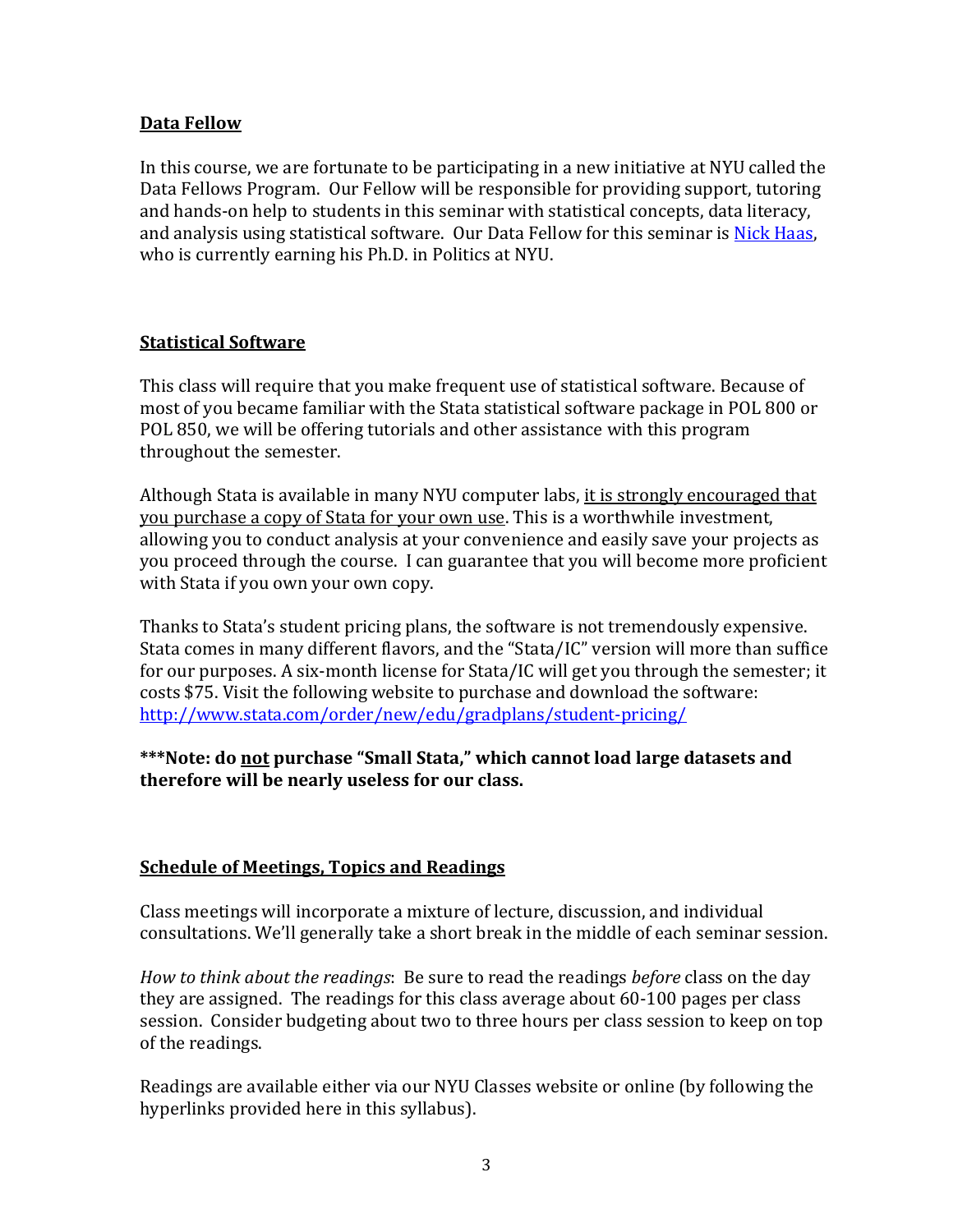## **Thurs. Jan 26 Introduction to the course**

## **Thurs. Feb. 2 Getting Our Feet Wet: Attitudes among LGB(T)s in the U.S.**

- Egan, Patrick, Murray Edelman, and Kenneth Sherrill. "**Findings from the** [Hunter College Poll of Lesbians, Gays and Bisexuals."](http://politics.as.nyu.edu/docs/IO/4819/hunter_college_poll.pdf) (2008)
- Pew Research Center, ["A Survey of LGBT Americans."](http://www.pewsocialtrends.org/files/2013/06/SDT_LGBT-Americans_06-2013.pdf) (2013)

#### **Thurs. Feb. 9 Measuring LGB Identity**

- □ Bailey, J. Michael et al. ["Sexual Orientation, Controversy, and Science.](http://journals.sagepub.com/doi/pdf/10.1177/1529100616637616)" *Psychological Science in the Public Interest* (2016). Read pp.45-68.
- Laumann, Edward O. et al. *The Social Organization of Sexuality: Sexual Practices in the United States.* University of Chicago Press. (1994) Chapter 8 (available on NYU Classes)
- Pathela, Preeti et al. ["Discordance between Sexual Behavior and Self-](http://annals.org/aim/article/728543/discordance-between-sexual-behavior-self-reported-sexual-identity-population-based)[Reported Sexual Identity: A Population-Based Survey of New York City](http://annals.org/aim/article/728543/discordance-between-sexual-behavior-self-reported-sexual-identity-population-based)  [Men."](http://annals.org/aim/article/728543/discordance-between-sexual-behavior-self-reported-sexual-identity-population-based) *Annals of Internal Medicine* (2006).
- $\Box$  Kellstedt, Paul M. and Guy D. Whitten. "Getting to Know Your Data: Evaluating Measurement and Variations." Chapter 5 in *The Fundamentals of Political Science Research*, 2nd Edition (2013) (available on NYU Classes)
- □ Federal Interagency Working Group on Improving Measurement of Sexual Orientation and Gender Identity in Federal Surveys. "Evaluations of Sexual Orientation and Gender Identity Survey Measures: What Have We Learned?" (2016) (available on NYU Classes)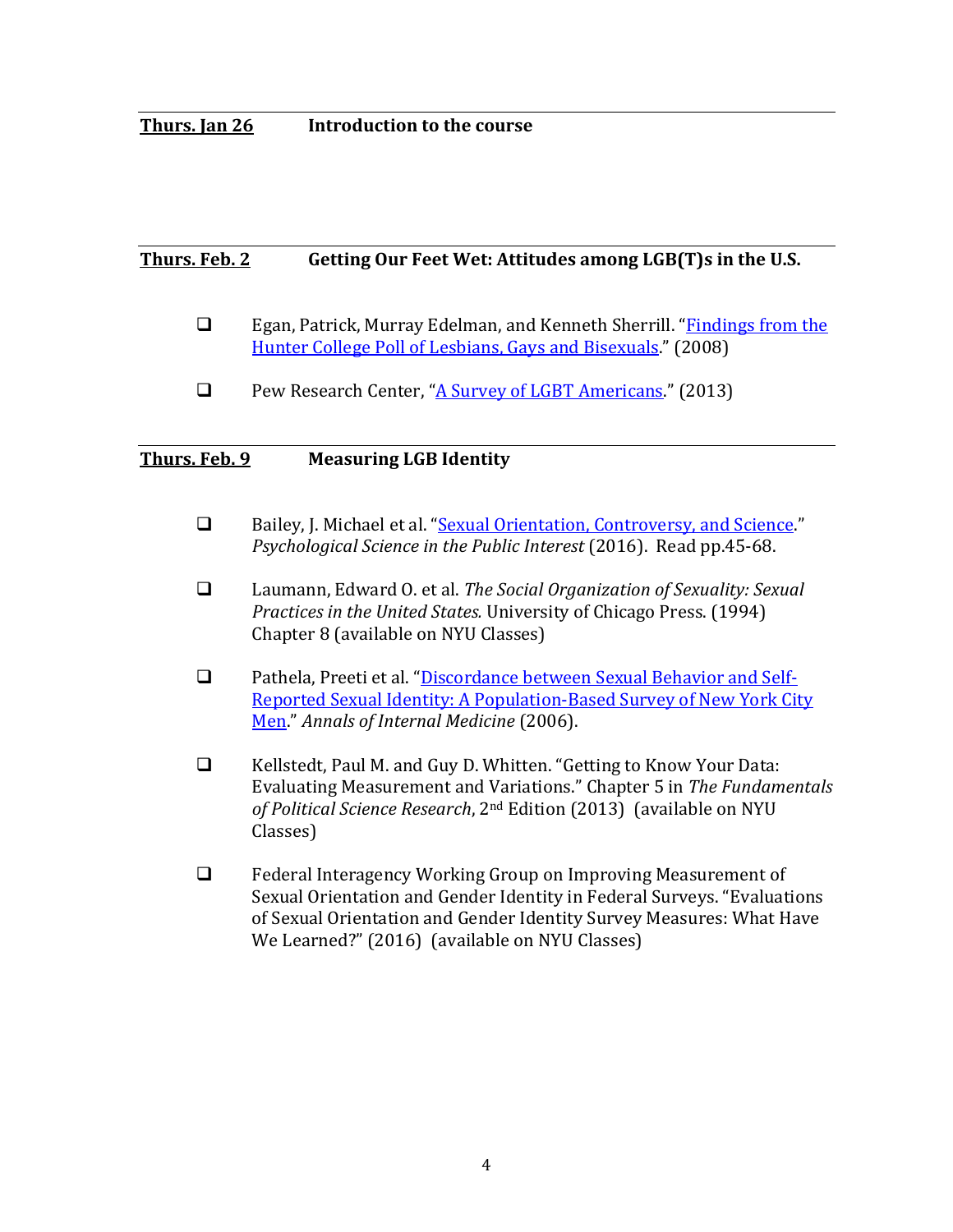## **Thurs. Feb. 16 Social Desirability Bias, Mobilization, and the Growing Prevalence of LGBT Identity**

- Gates, Gary J. "How Many People Are Lesbian, Gay, Bisexual, and [Transgender?"](http://williamsinstitute.law.ucla.edu/wp-content/uploads/Gates-How-Many-People-LGBT-Apr-2011.pdf) Williams Institute, UCLA School of Law (2011)
- Gates, Gary J. ["Marriage and Family: LGBT Individuals and Same-Sex](https://www.princeton.edu/futureofchildren/publications/docs/MarriageandFamily.pdf)  [Couples."](https://www.princeton.edu/futureofchildren/publications/docs/MarriageandFamily.pdf) *The Future of Children* (2015)
- Gates, Gary J. "In US, More Adults Identifying as  $LGBT$ ." Gallup (2017)
- □ Nagel, Joane. "American Indian Ethnic Renewal: Politics and the [Resurgence of Identity.](https://www.jstor.org/stable/pdf/2096434.pdf)" *American Sociological Review* (1995)
- □ Roger Tourangeau and Tom W. Smith. "Asking Sensitive Questions: The [Impact of Data Collection Mode, Question Format, and Question Context."](http://poq.oxfordjournals.org/content/60/2/275.full.pdf+html) *Public Opinion Quarterly*. (1996)
- □ Villarroel, Maria A et al. "Same-Gender Sex in the United States: Impact of [T-Acasi on Prevalence Estimates.](http://poq.oxfordjournals.org/content/70/2/166.abstract)" *Public Opinion Quarterly* (2006)

## **Thurs. Feb. 23 The Meaning and Measure of Transgender Identity**

- Erikson, Robert S. and Kent L. Tedin. "Sampling." In *American Public Opinion* (2011) pp. 28-40 (available on NYU Classes)
- Chalabi, Mona. ["Why We Don't Know the Size of the Transgender](https://fivethirtyeight.com/features/why-we-dont-know-the-size-of-the-transgender-population/)  [Population."](https://fivethirtyeight.com/features/why-we-dont-know-the-size-of-the-transgender-population/) 538.com (2014)
- □ Harris, Benjamin Cerf. "Likely Transgender Individuals in U.S. Federal [Administrative Records and the 2010 Census."](http://www.census.gov/srd/carra/15_03_Likely_Transgender_Individuals_in_ARs_and_2010Census.pdf) U.S. Census Bureau (2015)
- □ Riggs, Jonathan. "Becoming Yourself: Five Swarthmorean Journeys of [Gender."](http://bulletin.swarthmore.edu/winter-2017-issue-ii-volume-cxiv/becoming-yourself) *Swarthmore College Bulletin* (2017)
- Grant, Jaime M. et al "National Transgender Discrimination Survey: [Executive Summary.](http://www.transequality.org/sites/default/files/docs/resources/NTDS_Exec_Summary.pdf)" National Center for Transgender Equality (2012)

Optional: Grant, Jaime M. et al ["National Transgender](http://www.transequality.org/sites/default/files/docs/resources/NTDS_Report.pdf)  [Discrimination Survey: Full Report.](http://www.transequality.org/sites/default/files/docs/resources/NTDS_Report.pdf)" National Center for Transgender Equality (2012)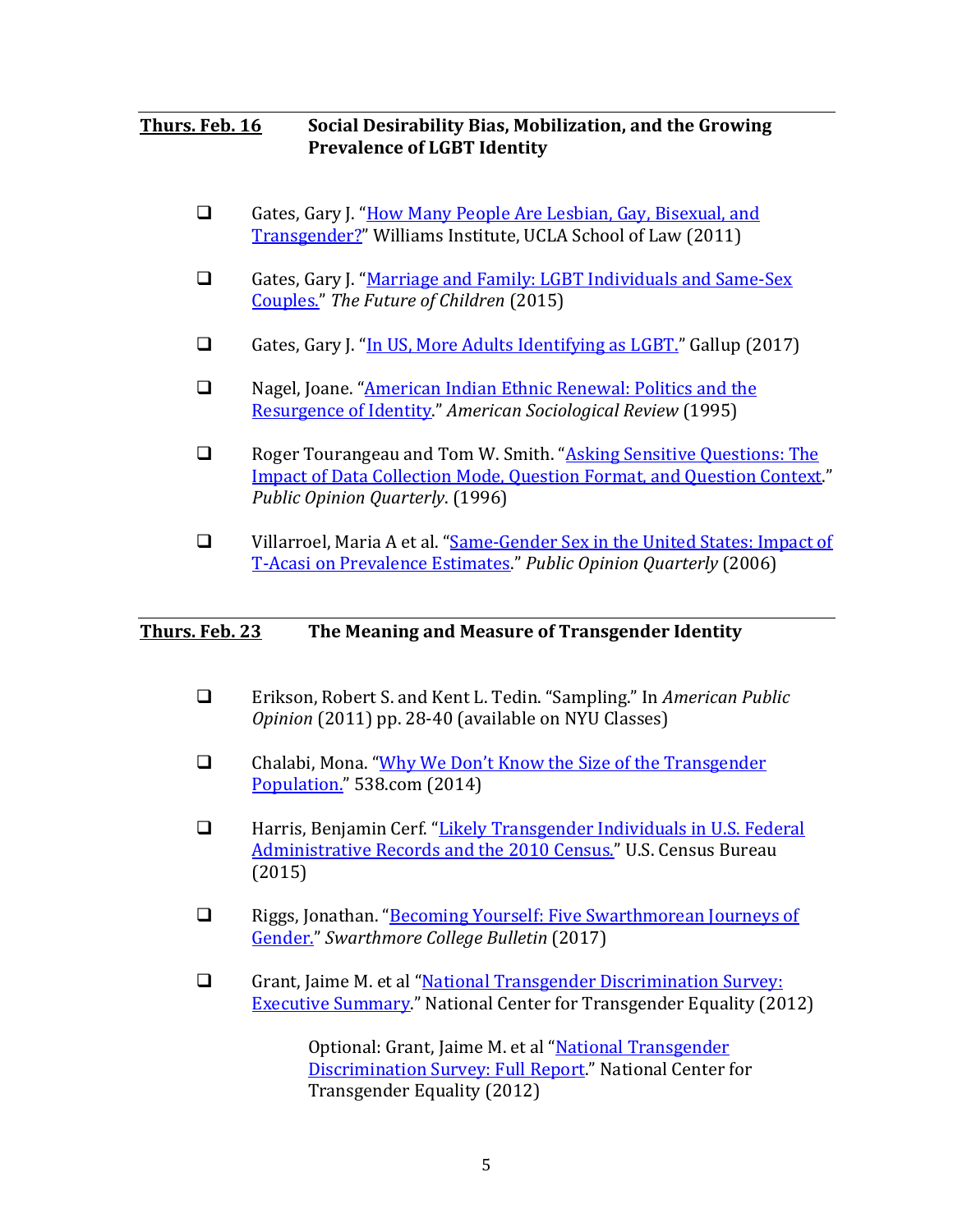## **Thurs. March 2 The Formation of LGB(T) Identities**

Readings:

- □ Egan, Patrick J. "Perry v Schwarzenegger Guest Blog: Is Being Gay a Fixed [Trait or a Chosen Identity?"](http://themonkeycage.org/2010/01/perry_v_schwarzenegger_guest_b_1/) *The Monkey Cage* (2010)
- Egan, Patrick J. ["Group Cohesion without Group Mobilization: The Case](http://politics.as.nyu.edu/docs/IO/4819/egan.bjps.2012.pdf)  [of Lesbians, Gays and Bisexuals.](http://politics.as.nyu.edu/docs/IO/4819/egan.bjps.2012.pdf)" *British Journal of Political Science* (2012)
- Gartner, Scott Sigmund and Segura, Gary M. "Appearances Can Be [Deceptive: Self-Selection, Group Identification, and Political](http://journals.sagepub.com/doi/pdf/10.1177/104346397009002001)  [Mobilization."](http://journals.sagepub.com/doi/pdf/10.1177/104346397009002001) *Rationality and Society* (1997)
- Epstein, Steven. ["Gay Politics, Ethnic Identity: The Limits of Social](http://www.williamapercy.com/wiki/images/Gay_Politics,Ethnic_Identity.pdf)  [Constructionism.](http://www.williamapercy.com/wiki/images/Gay_Politics,Ethnic_Identity.pdf)" *Socialist Review* (1987)

## **Thurs. March 9 LGBT Identity and Gender Non-Conformity**

- Chauncey, George. *Gay New York: Gender, Urban Culture, and the Making of the Gay Male World, 1890-1940.* (1995) Selections (available on NYU Classes)
- □ Bailey, J. Michael et al. ["Sexual Orientation, Controversy, and Science.](http://journals.sagepub.com/doi/pdf/10.1177/1529100616637616)" *Psychological Science in the Public Interest* (2016). Re-read pp.57-59.
- Johnson, Kerri L. et al ["Swagger, Sway, and Sexuality: Judging Sexual](http://psycnet.apa.org/index.cfm?fa=fulltext.journal&jcode=psp&vol=93&issue=3&page=321&format=PDF)  [Orientation from Body Motion and Morphology.](http://psycnet.apa.org/index.cfm?fa=fulltext.journal&jcode=psp&vol=93&issue=3&page=321&format=PDF)" *Journal of Personality and Social Psychology.* (2007)
- Lippa, Richard A. ["Gender-Related Traits of Heterosexual and](http://download.springer.com/static/pdf/849/art%253A10.1023%252FA%253A1014035302843.pdf?originUrl=http%3A%2F%2Flink.springer.com%2Farticle%2F10.1023%2FA%3A1014035302843&token2=exp=1485447162%7Eacl=%2Fstatic%2Fpdf%2F849%2Fart%25253A10.1023%25252FA%25253A1014035302843.pdf%3ForiginUrl%3Dhttp%253A%252F%252Flink.springer.com%252Farticle%252F10.1023%252FA%253A1014035302843*%7Ehmac=0eb02944cbaa86c90baea22eea9e25f9a0ded6a5e897b69afe8066264bd76b57)  [Homosexual Men and Women."](http://download.springer.com/static/pdf/849/art%253A10.1023%252FA%253A1014035302843.pdf?originUrl=http%3A%2F%2Flink.springer.com%2Farticle%2F10.1023%2FA%3A1014035302843&token2=exp=1485447162%7Eacl=%2Fstatic%2Fpdf%2F849%2Fart%25253A10.1023%25252FA%25253A1014035302843.pdf%3ForiginUrl%3Dhttp%253A%252F%252Flink.springer.com%252Farticle%252F10.1023%252FA%253A1014035302843*%7Ehmac=0eb02944cbaa86c90baea22eea9e25f9a0ded6a5e897b69afe8066264bd76b57) *Archives of Sexual Behavior* (2002)
- □ Rieger, Gerulf, et al. "Dissecting 'Gaydar': Accuracy and the Role of [Masculinity-Femininity.](http://link.springer.com/article/10.1007/s10508-008-9405-2)" *Archives of Sexual Behavior* (2010)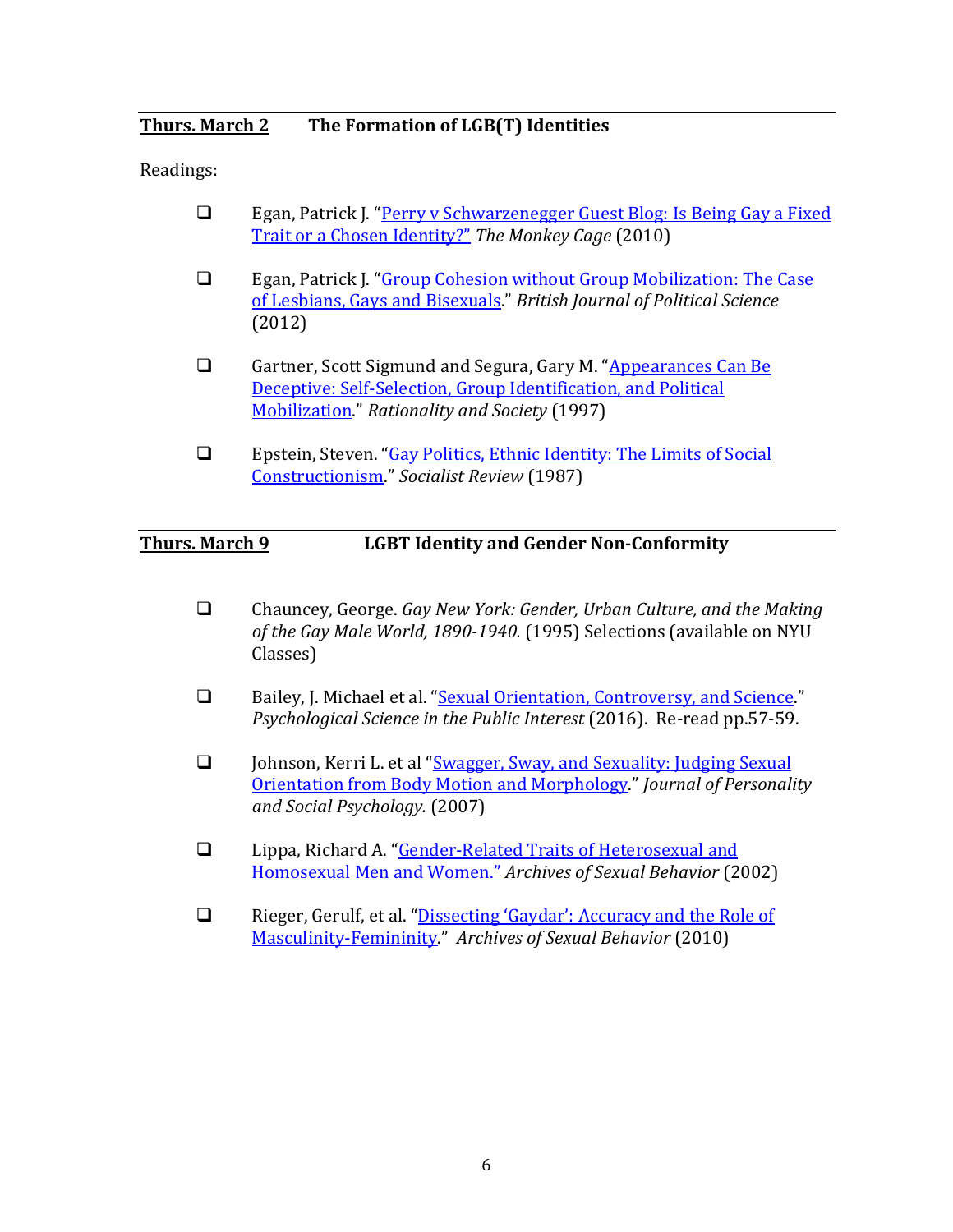## **Thurs. March 23 Intersections**

- Moore, Mignon R. *Invisible Families: Gay Identities, Relationships, and Motherhood among Black Women.* University of California Press. (2011) Selections (available on NYU Classes)
- **Q** Pedulla, David S. "The Positive Consequences of Negative Stereotypes: [Race, Sexual Orientation and the Job Application Process.](http://journals.sagepub.com/doi/abs/10.1177/0190272513506229?ssource=mfr&rss=1)" *Social Psychology Quarterly* (2014)
- Douglas, Jamie H. and Steinberger, Michael D. "The Sexual Orientation [Wage Gap for Racial Minorities.](http://onlinelibrary.wiley.com/doi/10.1111/irel.12077/abstract)" *Industrial Relations* (2014)

## **Thurs. March 30 The Economics and Health of LGBT Lives**

- □ Black, Dan A., Seth G. Sanders and Lowell J. Taylor. "The Economics of [Lesbian and Gay Families.](https://www.aeaweb.org/articles?id=10.1257/jep.21.2.53)" *Journal of Economic Perspectives* (2007)
- □ Tilcsik, Andras, Michel Anteby, and Carly R. Knight. "Concealable Stigma [and Occupational Segregation: Toward a Theory of Gay and Lesbian](http://journals.sagepub.com/doi/abs/10.1177/0001839215576401)  [Occupations.](http://journals.sagepub.com/doi/abs/10.1177/0001839215576401)" *Administrative Science Quarterly* (2015)
- □ Cochran, Susan D. and Vickie M. Mays. "Mortality Risks Among Persons [Reporting Same-Sex Sexual Partners: Evidence From the 2008 General](http://ajph.aphapublications.org/doi/pdf/10.2105/AJPH.2014.301974)  [Social Survey—National Death Index Data Set.](http://ajph.aphapublications.org/doi/pdf/10.2105/AJPH.2014.301974)" *American Journal of Public Health* (2015)
- **Example 3** Bostwick, Wendy B. et al. "Dimensions of Sexual Orientation and the [Prevalence of Mood and Anxiety Disorders in the United States.](http://ajph.aphapublications.org/doi/abs/10.2105/AJPH.2008.152942)" *American Journal of Public Health* (2010)
- □ Kann, Laura, et al. ["Sexual Identity, Sex of Sexual Contacts, and Health-](https://www.cdc.gov/mmwr/volumes/65/ss/pdfs/ss6509.pdf)[Related Behaviors Among Students in Grades 9–12 —](https://www.cdc.gov/mmwr/volumes/65/ss/pdfs/ss6509.pdf) United States [and Selected Sites, 2015."](https://www.cdc.gov/mmwr/volumes/65/ss/pdfs/ss6509.pdf) *CDC Morbidity and Mortality Weekly Report* (2016). Read 1-22, skim rest.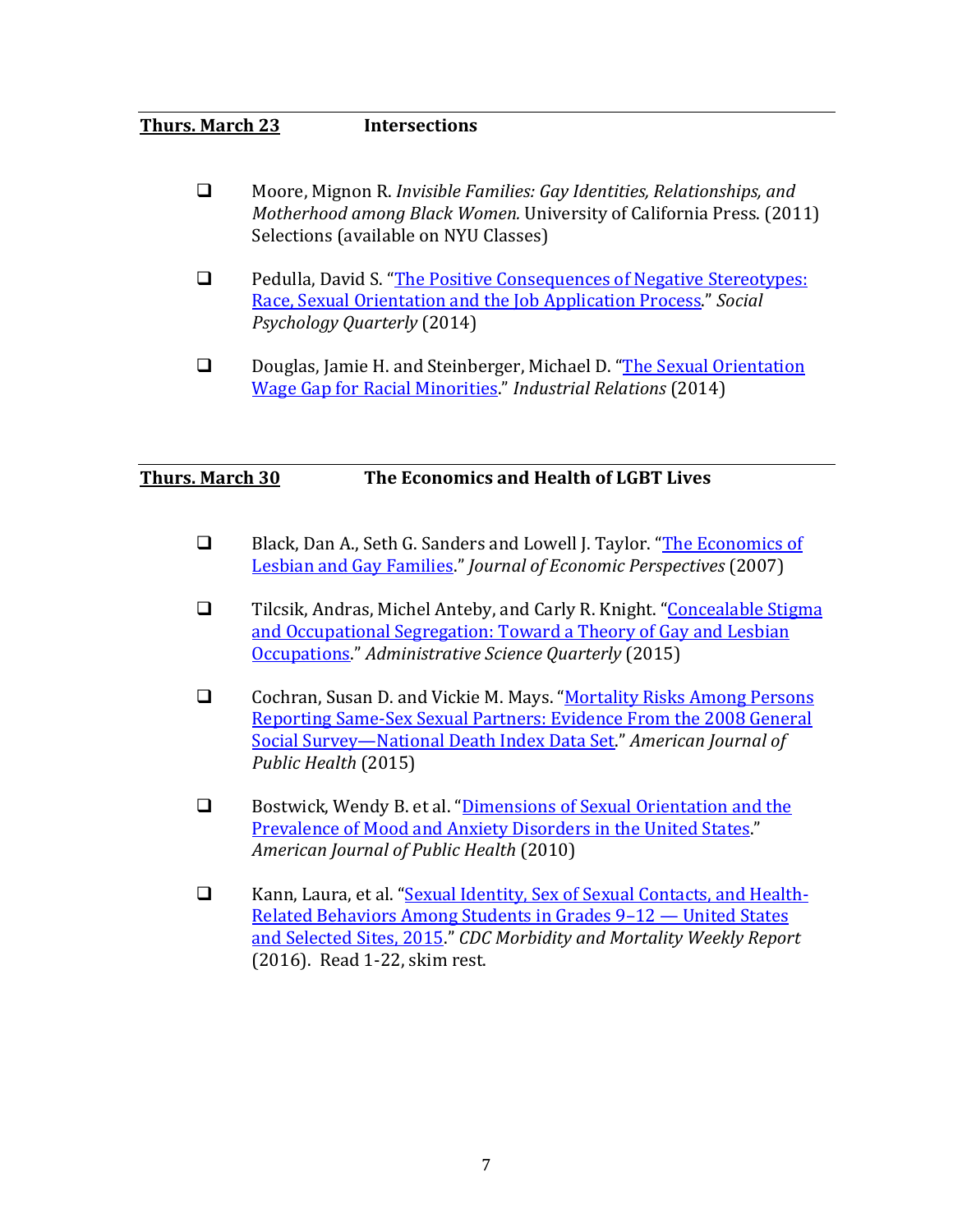#### **Thurs April 6 U.S. Public Opinion on LGBTs**

- Egan, Patrick J., Nathaniel Persily and Kevin Wallsten. "Gay Rights." In *Public Opinion and Constitutional Controversy* Oxford University Press (2008) (available on NYU Classes)
- □ Bowman, Karlyn et al. "Polls on Attitudes on Homosexuality and Gay [Marriage."](https://www.aei.org/wp-content/uploads/2013/03/-polls-on-attitudes-on-homosexuality-gay-marriage_151640318614.pdf) American Enterprise Institute (2013)
- $\Box$  Broockman, David and Joshua Kalla. "Durably reducing transphobia: A [field experiment on door-to-door canvassing."](http://science.sciencemag.org/content/352/6282/220.full) *Science* (2016)
- Doan, Long et al. "Formal Rights and Informal Privileges for Same-Sex [Couples: Evidence from a National Survey Experiment."](http://journals.sagepub.com/doi/abs/10.1177/0003122414555886) *American Sociological Review* (2014)
- □ Lewis, Gregory B. and Charles W. Gossett. "Changing Public Opinion on Same-Sex Marriage: [The Case of California."](http://onlinelibrary.wiley.com/doi/10.1111/j.1747-1346.2007.00092.x/full) *Politics and Policy* (2008)

#### **Thurs April 13 U.S. Laws and Policies on LGBTs**

- □ National LGBTQ Task Force Fact Sheets . Selections.
- □ Human Rights Campaign. Fact Sheets . Selections.
- □ Lax, Jeffrey R. and Justin H. Phillips. "Gay Rights in the States: Public [Opinion and Policy Responsiveness."](http://www.columbia.edu/%7Ejrl2124/Lax_Phillips_Gay_Policy_Responsiveness_2009.pdf) *American Political Science Review* (2009).
- Hansen, Eric R. and Sarah A. Treul. ["The Symbolic and Substantive](http://www.jstor.org/stable/10.1086/682699?seq=1#page_scan_tab_contents)  [Representation of LGB Americans in the House."](http://www.jstor.org/stable/10.1086/682699?seq=1#page_scan_tab_contents) *Journal of Politics* (2015)
- Negro, Giacomo, et al. ["Challenger Groups, Commercial Organizations,](https://www.gsb.stanford.edu/sites/gsb/files/publication-pdf/Negro%20et%20al.%202013%20AJS.pdf)  [and Policy Enactment: Local Lesbian/Gay Rights Ordinances in the](https://www.gsb.stanford.edu/sites/gsb/files/publication-pdf/Negro%20et%20al.%202013%20AJS.pdf)  [United States from 1972 to 2008.](https://www.gsb.stanford.edu/sites/gsb/files/publication-pdf/Negro%20et%20al.%202013%20AJS.pdf)" *American Journal of Sociology* (2013)